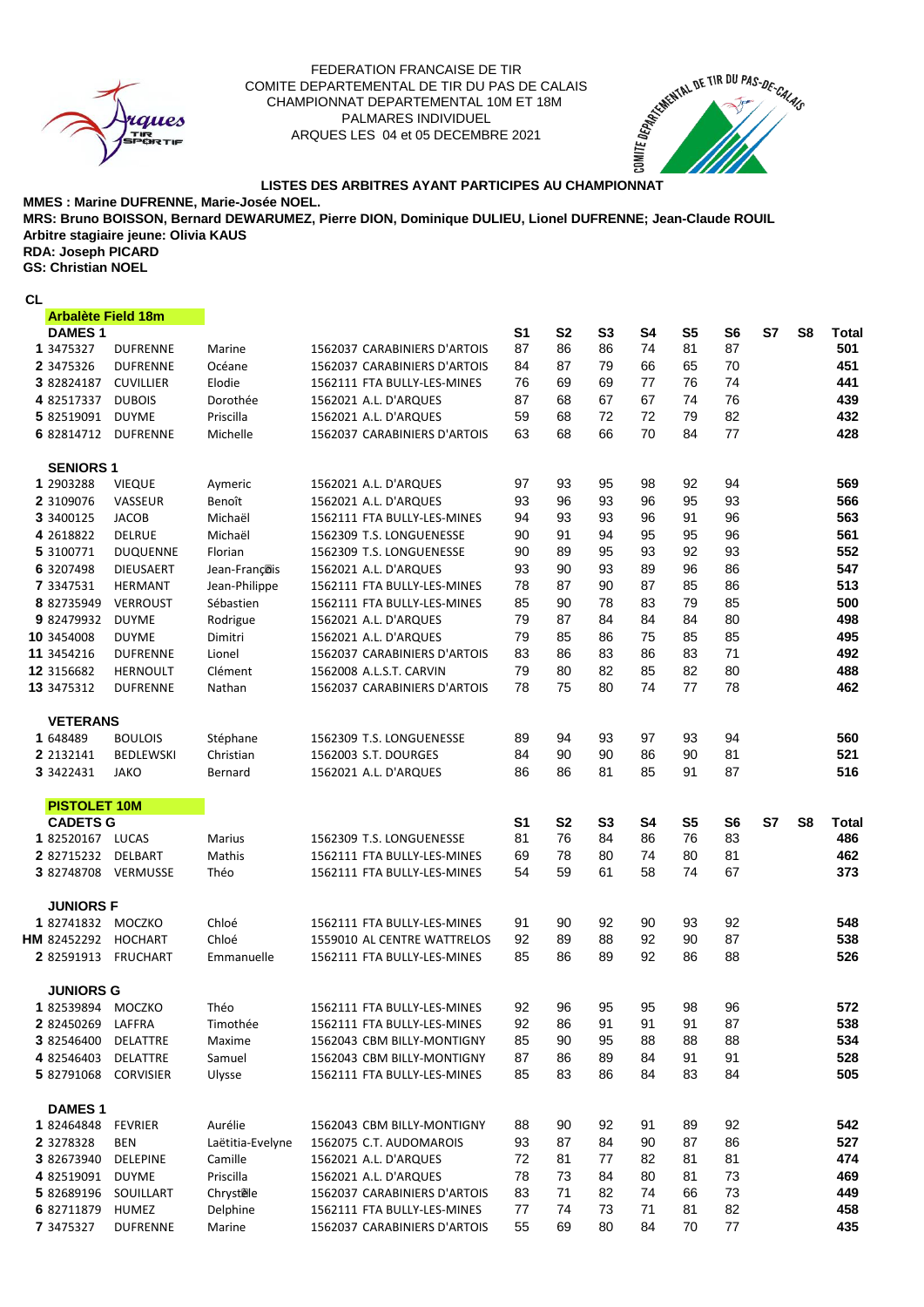| <b>DAMES 2</b>                |                   |                 |                              | S <sub>1</sub> | S <sub>2</sub> | S <sub>3</sub> | S <sub>4</sub> | S <sub>5</sub> | S <sub>6</sub> | <b>Total</b> |
|-------------------------------|-------------------|-----------------|------------------------------|----------------|----------------|----------------|----------------|----------------|----------------|--------------|
| 1 2714060                     | <b>LEGRIS</b>     | Nathalie        | 1562020 DETENTE ANSERIENNE   | 92             | 89             | 89             | 88             | 89             | 84             | 531          |
| 2 82772300                    | MOCZKO            | Sophie          | 1562111 FTA BULLY-LES-MINES  | 90             | 91             | 83             | 86             | 92             | 87             | 529          |
| 3 972819                      | CALONNE           | Isabelle        | 1562043 CBM BILLY-MONTIGNY   | 87             | 83             | 89             | 88             | 89             | 90             | 526          |
| 4 82708487                    | <b>DERAEDT</b>    | Caroline        | 1562111 FTA BULLY-LES-MINES  | 87             | 86             | 86             | 89             | 90             | 86             | 524          |
| 5 82566128                    | <b>LOEUILLEUX</b> | Katia           | 1562013 LA PATRIOTE GUINES   | 78             | 78             | 83             | 89             | 84             | 80             | 492          |
|                               |                   |                 |                              |                |                |                |                |                |                |              |
| <b>DAMES 3</b>                |                   |                 |                              | S <sub>1</sub> | S <sub>2</sub> | S <sub>3</sub> | S <sub>4</sub> |                |                | Total        |
| 1 951526                      | CANDELIER         | Sylvie          | 1562043 CBM BILLY-MONTIGNY   | 85             | 87             | 82             | 84             |                |                | 338          |
| 2 2506200                     | <b>BEDLEWSKI</b>  | Catherine       | 1562003 S.T. DOURGES         | 71             | 78             | 72             | 64             |                |                | 285          |
| 3 3036680                     | <b>WORME</b>      | Pierrette       | 1562309 T.S. LONGUENESSE     | 71             | 61             | 79             | 66             |                |                | 277          |
|                               |                   |                 |                              |                |                |                |                |                |                |              |
| <b>SENIORS 1</b><br>1 3422084 | <b>FRION</b>      | Pierre-Etienne  | 1562037 CARABINIERS D'ARTOIS | 88             | 92             | 94             | 95             | 93             | 93             | 555          |
| 2 82574827                    | <b>ROMAN</b>      | Jonathan        | 1562043 CBM BILLY-MONTIGNY   | 94             | 94             | 92             | 90             | 93             | 90             | 553          |
|                               |                   |                 |                              |                | 91             | 93             | 92             | 90             | 91             |              |
| 3 82450292                    | <b>DEWAELE</b>    | Matthieu        | 1562111 FTA BULLY-LES-MINES  | 93             | 92             | 91             | 91             | 93             | 87             | 550<br>549   |
| 4 82616960                    | <b>HOPPE</b>      | François        | 1562043 CBM BILLY-MONTIGNY   | 95             |                |                |                |                |                |              |
| 5 3247787                     | DEWARUMEZ         | Bernard         | 1562111 FTA BULLY-LES-MINES  | 87             | 89             | 95             | 90             | 94             | 92             | 547          |
| 6 82467097                    | <b>LECLERCQ</b>   | Guillaume       | 1562008 A.L.S.T. CARVIN      | 88             | 96             | 87             | 91             | 92             | 92             | 546          |
| 7 82586653                    | <b>HUARD</b>      | Romain          | 1562043 CBM BILLY-MONTIGNY   | 89             | 93             | 91             | 91             | 93             | 88             | 545          |
| 8 3437842                     | <b>SPETER</b>     | Fabien          | 1562309 T.S. LONGUENESSE     | 92             | 91             | 85             | 91             | 90             | 92             | 541          |
| 9 3100771                     | <b>DUQUENNE</b>   | Florian         | 1562309 T.S. LONGUENESSE     | 89             | 93             | 83             | 93             | 89             | 94             | 541          |
| 10 82742225                   | <b>DUPONT</b>     | Alexis          | 1562215 T.C. COTE D'OPALE    | 90             | 90             | 85             | 92             | 89             | 91             | 537          |
| 11 82700411                   | CALONNE           | Pierre          | 1562043 CBM BILLY-MONTIGNY   | 85             | 87             | 83             | 89             | 86             | 94             | 524          |
| 12 82468187                   | <b>DUPONT</b>     | Anthony         | 1562075 C.T. AUDOMAROIS      | 88             | 87             | 87             | 92             | 78             | 88             | 520          |
| 13 3454008                    | <b>DUYME</b>      | Dimitri         | 1562021 A.L. D'ARQUES        | 71             | 70             | 82             | 80             | 82             | 77             | 462          |
| 14 82775947                   | <b>MAROT</b>      | Benoït          | 1562008 A.L.S.T. CARVIN      | 76             | 74             | 82             | 75             | 75             | 79             | 461          |
| 15 82715449                   | <b>KUBECKI</b>    | Stéphane        | 1562111 FTA BULLY-LES-MINES  | 45             | 52             | 72             | 67             | 61             | 69             | 366          |
| <b>SENIORS 2</b>              |                   |                 |                              |                |                |                |                |                |                |              |
| 1 937412                      | <b>FONTAINE</b>   | Pierre-François | 1562111 FTA BULLY-LES-MINES  | 95             | 90             | 92             | 88             | 92             | 96             | 553          |
| 2 2392504                     | LAFFRA            | Sébastien       | 1562111 FTA BULLY-LES-MINES  | 92             | 91             | 93             | 92             | 94             | 89             | 551          |
| 3 3233046                     | ALBUQUERQUE Eric  |                 | 1562111 FTA BULLY-LES-MINES  | 87             | 89             | 85             | 91             | 88             | 95             | 535          |
| 4 3178048                     | <b>FOURCROY</b>   | Damien          | 1562215 T.C. COTE D'OPALE    | 85             | 90             | 93             | 87             | 91             | 84             | 530          |
| 5 82463086                    | <b>MOUCHON</b>    | Michaël         | 1562013 LA PATRIOTE GUINES   | 88             | 92             | 88             | 88             | 82             | 90             | 528          |
| 6 2132134                     | <b>DELATTRE</b>   | Didier          | 1562043 CBM BILLY-MONTIGNY   | 84             | 86             | 93             | 91             | 87             | 87             | 528          |
| 7 2776708                     | <b>DULIEU</b>     | Dominique       | 1562111 FTA BULLY-LES-MINES  | 92             | 83             | 89             | 87             | 89             | 87             | 527          |
| 8 2776051                     | <b>SIMON</b>      | Alban           | 1562075 C.T. AUDOMAROIS      | 84             | 86             | 83             | 80             | 82             | 90             | 505          |
| 9 82565123                    | LUCAS             | Pierre          | 1562309 T.S. LONGUENESSE     | 80             | 80             | 80             | 84             | 80             | 83             | 487          |
| 10 82721122                   | HUMEZ             | Franck          | 1562111 FTA BULLY-LES-MINES  | 83             | 78             | 84             | 76             | 84             | 73             | 478          |
| 11 82649117                   | CARRIE            | Francois        | 1562021 A.L. D'ARQUES        | 67             | 56             | 70             | 65             | 61             | 68             | 387          |
|                               |                   |                 |                              |                |                |                |                |                |                |              |
| <b>SENIORS 3</b>              |                   |                 |                              |                |                |                |                |                |                |              |
| 1 2392906                     | LHOTE             | Ghislain        | 1562111 FTA BULLY-LES-MINES  | 92             | 87             | 92             | 96             | 87             | 94             | 548          |
| 2 526654                      | <b>CUVILLON</b>   | Claude          | 1562111 FTA BULLY-LES-MINES  | 89             | 89             | 91             | 85             | 90             | 93             | 537          |
| 3 277861                      | <b>POLLET</b>     | Roger           | 1562111 FTA BULLY-LES-MINES  | 93             | 85             | 89             | 93             | 88             | 88             | 536          |
| 4 82670643                    | VENEL             | Jean-Marc       | 1562043 CBM BILLY-MONTIGNY   | 88             | 90             | 85             | 90             | 86             | 87             | 526          |
| 5 2777860                     | PONTZEELE         | Bernard         | 1562043 CBM BILLY-MONTIGNY   | 82             | 91             | 83             | 89             | 87             | 90             | 522          |
| 6 2515776                     | DELAHAYE          | Michel          | 1562309 T.S. LONGUENESSE     | 90             | 90             | 82             | 84             | 85             | 85             | 516          |
| 7 526733                      | <b>DION</b>       | Pierre          | 1562043 CBM BILLY-MONTIGNY   | 80             | 91             | 82             | 84             | 86             | 83             | 506          |
| 8 727796                      | CLAVAUD           | Michel-Roger    | 1562215 T.C. COTE D'OPALE    | 80             | 77             | 84             | 85             | 86             | 91             | 503          |
| 9 29 63713                    | DE CLERCQ         | Marc            | 1562075 C.T. AUDOMAROIS      | 80             | 87             | 81             | 76             | 87             | 87             | 498          |
| 10 3260111                    | <b>WORME</b>      | Pascal          | 1562309 T.S. LONGUENESSE     | 82             | 80             | 81             | 74             | 78             | 86             | 481          |
| 11 2963714                    | LECOUSTRE         | Alain           | 1562075 C.T. AUDOMAROIS      | 77             | 75             | 81             | 82             | 84             | 73             | 472          |
| 12 951614                     | <b>DELABY</b>     | Jean-Marc       | 1562043 CBM BILLY-MONTIGNY   | 77             | 80             | 72             | 71             | 79             | 87             | 466          |
| 13 326021                     | DELABRE           | Philippe        | 1562307 C.T. LA FALAISE      | 80             | 76             | 75             | 68             | 79             | 74             | 452          |
| 14 3111338                    | <b>FRION</b>      | Philippe        | 1562037 CARABINIERS D'ARTOIS | 79             | $71$           | 75             | 70             | 75             | $77 \,$        | 447          |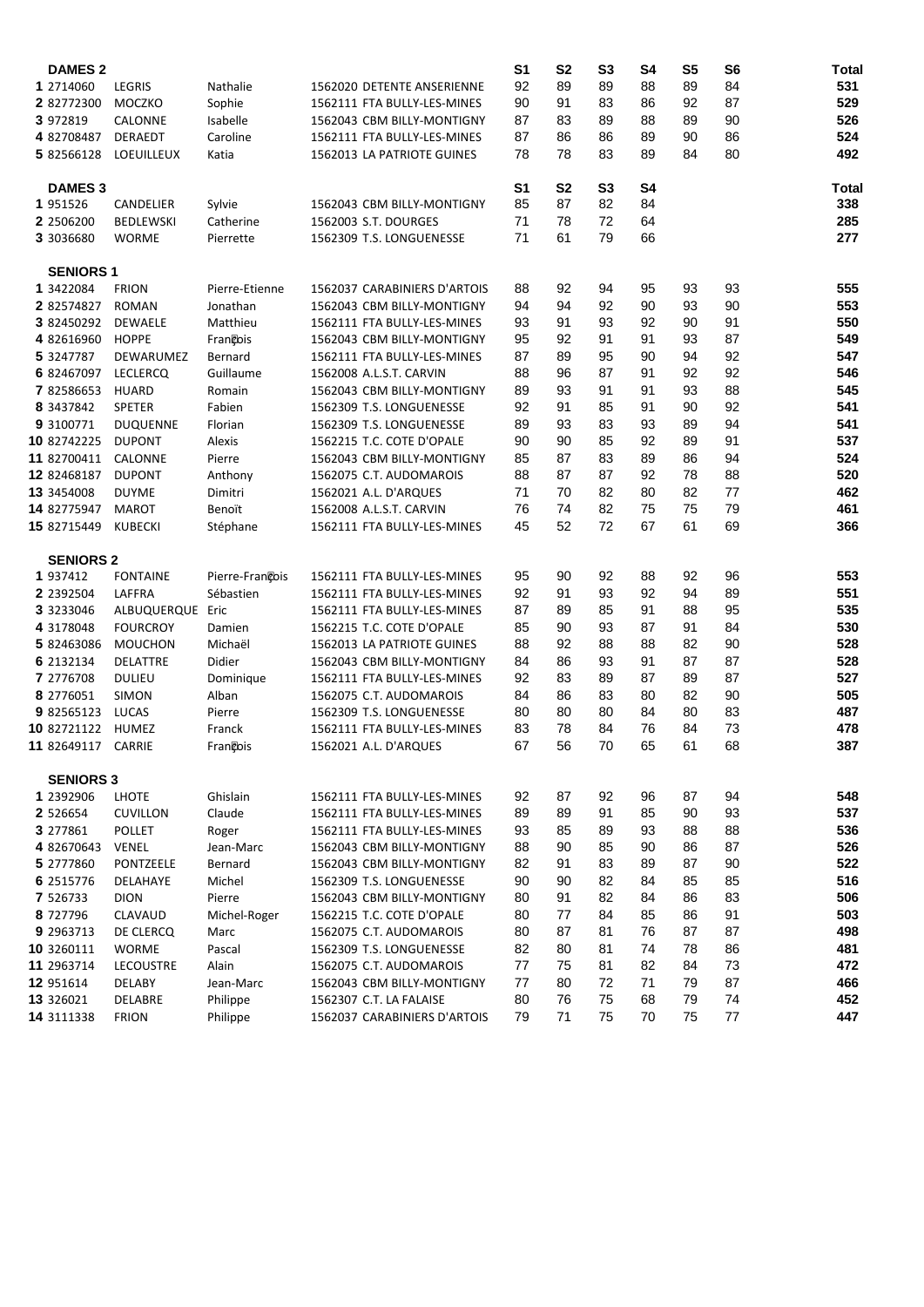| <b>PISTOLET VITESSE 10M</b>           |                                 |                    |                                                         |                     |                                         |                      |                      |                      |                         |                     |                      |                     |
|---------------------------------------|---------------------------------|--------------------|---------------------------------------------------------|---------------------|-----------------------------------------|----------------------|----------------------|----------------------|-------------------------|---------------------|----------------------|---------------------|
| <b>JUNIORS F</b><br>1 82741832 MOCZKO |                                 | Chloé              | 1562111 FTA BULLY-LES-MINES                             | S <sub>1</sub><br>3 | S <sub>2</sub><br>$\overline{2}$        | S3<br>4              | S4<br>3              | S <sub>5</sub><br>3  | S6<br>4                 | S7<br>4             | S8<br>4              | Total<br>27         |
| <b>HM</b> 82452292 HOCHART            |                                 | Chloé              | 1559010 AL CENTRE WATTRELOS                             | 4                   | 3                                       | 4                    | 3                    | $\overline{2}$       | $\overline{2}$          | $\mathbf{1}$        | $\Omega$             | 19                  |
| <b>JUNIORS G</b>                      |                                 |                    |                                                         |                     |                                         |                      |                      |                      |                         |                     |                      |                     |
| 1 82539894 MOCZKO                     |                                 | Théo               | 1562111 FTA BULLY-LES-MINES                             | 3                   | 5                                       | 3                    | 4                    | 4                    | 5                       | 4                   | 3                    | 31                  |
| 2 82450269                            | LAFFRA                          | Timothée           | 1562111 FTA BULLY-LES-MINES                             | 5                   | 3                                       | $\overline{2}$       | 4                    | 2                    | $\overline{\mathbf{A}}$ | 3                   | 4                    | 27                  |
| <b>DAMES1</b><br>1 82464848           | <b>FEVRIER</b>                  | Aurélie            | 1562043 CBM BILLY-MONTIGNY                              | 3                   | 5                                       | 4                    | 4                    | 3                    | 4                       | 4                   | 3                    | 30                  |
| 2 3278328                             | <b>BEN</b>                      | Laëtitia-Evelyne   | 1562075 C.T. AUDOMAROIS                                 | 2                   | 3                                       | 2                    | 4                    | 2                    | 2                       | 3                   | 1                    | 19                  |
|                                       |                                 |                    |                                                         |                     |                                         |                      |                      |                      |                         |                     |                      |                     |
| <b>DAMES 2</b><br>1 82708487          | DERAEDT                         | Caroline           | 1562111 FTA BULLY-LES-MINES                             | 0                   | 1                                       | -1                   | 3                    | 2                    | 2                       | 1                   | $\overline{2}$       | 12                  |
| 2 972819                              | <b>CALONNE</b>                  | Isabelle           | 1562043 CBM BILLY-MONTIGNY                              | 2                   | 3                                       | $\mathbf 0$          | $\Omega$             | $\mathbf{1}$         | $\overline{0}$          | $\mathbf{1}$        | $\mathbf{1}$         | 8                   |
| <b>SENIORS 1</b>                      |                                 |                    |                                                         |                     |                                         |                      |                      |                      |                         |                     |                      |                     |
| 1 82586653                            | HUARD                           | Romain             | 1562043 CBM BILLY-MONTIGNY                              | 2                   | 4                                       | 4                    | 4                    | 3                    | 4                       | 4                   | 5                    | 30                  |
| 2 3422084                             | <b>FRION</b>                    | Pierre-Etienne     | 1562037 CARABINIERS D'ARTOIS                            | 0                   | 4                                       | 3                    | 2                    | $\overline{2}$       | 4                       | 4                   | 3                    | 22                  |
| 3 3100771                             | <b>DUQUENNE</b>                 | Florian            | 1562309 T.S. LONGUENESSE                                | 1                   | 4                                       | 3                    | $\overline{2}$       | 2                    | 4                       | 2                   | 3                    | 21                  |
| 4 3437842                             | SPETER                          | Fabien             | 1562309 T.S. LONGUENESSE                                | 1                   | 2                                       | $\mathbf 1$          | $\mathbf{1}$         | $\mathbf{1}$         | $\mathbf{1}$            | 1                   | 1                    | 9                   |
| <b>SENIORS 2</b><br>1 2392504         | LAFFRA                          | Sébastien          | 1562111 FTA BULLY-LES-MINES                             | 3                   | 4                                       | 2                    | 2                    | 2                    | 3                       | 4                   | 3                    | 23                  |
| 2 2865879                             | LANCRY                          | Pascal             | 1562043 CBM BILLY-MONTIGNY                              | 2                   | 3                                       | 3                    | 4                    | $\overline{2}$       | 4                       | 2                   | 3                    | 23                  |
| 3 937412                              | <b>FONTAINE</b>                 | Pierre-François    | 1562111 FTA BULLY-LES-MINES                             | 4                   | 3                                       | $\mathbf{1}$         | $\overline{2}$       | 4                    | 4                       | $\mathbf{1}$        | 3                    | 22                  |
| 4 3233046                             | ALBUQUERQUE Eric                |                    | 1562111 FTA BULLY-LES-MINES                             | 3                   | 3                                       | 2                    | 1                    | $\overline{2}$       | 3                       | 3                   | 1                    | 18                  |
| 5 2386324                             | <b>COURTIN</b>                  | Philippe           | 1562043 CBM BILLY-MONTIGNY                              | 2                   | 2                                       | 2                    | 1                    | $\Omega$             | $\overline{2}$          | 2                   | 5                    | 16                  |
| 6 82565123                            | LUCAS                           | Pierre             | 1562309 T.S. LONGUENESSE                                | 0                   | $\overline{2}$                          | 2                    | $\Omega$             | 3                    | 3                       | $\overline{2}$      | $\mathbf{1}$         | 13                  |
| <b>SENIORS 3</b>                      |                                 |                    |                                                         |                     |                                         |                      |                      |                      |                         |                     |                      |                     |
| 1 526654                              | <b>CUVILLON</b>                 | Claude             | 1562111 FTA BULLY-LES-MINES                             | 5                   | 4                                       | 2                    | 5                    | 2                    | 3                       | 2                   | 3                    | 26                  |
| 2 2392906                             | <b>LHOTE</b>                    | Ghislain           | 1562111 FTA BULLY-LES-MINES                             | 4                   | 1                                       | 3                    | 3                    | $\mathbf{1}$         | 2                       | 3                   | $\overline{2}$       | 19                  |
| 3 277861<br>4 2515776                 | <b>POLLET</b>                   | Roger<br>Michel    | 1562111 FTA BULLY-LES-MINES<br>1562309 T.S. LONGUENESSE | 2<br>2              | $\mathbf{1}$<br>$\overline{\mathbf{c}}$ | $\overline{2}$<br>3  | $\mathbf{1}$<br>1    | $\overline{2}$<br>3  | 4<br>3                  | 2<br>$\overline{c}$ | 3<br>0               | 17<br>16            |
| 5 951431                              | DELAHAYE<br><b>DELCOURT</b>     | Michel             | 1562043 CBM BILLY-MONTIGNY                              | 2                   | $\overline{2}$                          | $\mathbf{1}$         | 1                    | 1                    | $\overline{2}$          | $\mathbf{1}$        | 1                    | 11                  |
|                                       | <b>PISTOLET STANDARD 10M</b>    |                    |                                                         |                     |                                         |                      |                      |                      |                         |                     |                      |                     |
| <b>JUNIORS F</b>                      |                                 |                    |                                                         |                     |                                         |                      |                      |                      |                         |                     |                      |                     |
| 182741832 MOCZKO                      |                                 | Chloé              | 1562111 FTA BULLY-LES-MINES                             | 43                  | 43                                      | 46                   | 42                   | 46                   | 46                      | 44                  | 44                   | 354                 |
| <b>HM</b> 82452292 HOCHART            |                                 | Chloé              | 1559010 AL CENTRE WATTRELOS                             | 37                  | 38                                      | 42                   | 42                   | 43                   | 32                      | 42                  | 39                   | 315                 |
| <b>JUNIOR G</b><br>1 82539894 MOCZKO  |                                 | Théo               | 1562111 FTA BULLY-LES-MINE                              | S1<br>44            | S <sub>2</sub><br>49                    | S <sub>3</sub><br>47 | S <sub>4</sub><br>45 | S <sub>5</sub><br>45 | S <sub>6</sub><br>50    | S7<br>46            | S <sub>8</sub><br>48 | <b>Total</b><br>374 |
|                                       |                                 |                    |                                                         |                     |                                         |                      |                      |                      |                         |                     |                      |                     |
| <b>DAMES1</b><br>1 82464848           | <b>FEVRIER</b>                  | Aurélie            | 1562043 CBM BILLY-MONTIGNY                              | 45                  | 42                                      | 42                   | 41                   | 44                   | 41                      | 43                  | 43                   | 341                 |
| 2 3278328                             | <b>BEN</b>                      | Laititia-Evelyne   | 1562075 C.T. AUDOMAROIS                                 | 43                  | 41                                      | 39                   | 42                   | 43                   | 40                      | 43                  | 44                   | 335                 |
| <b>DAMES 2</b>                        |                                 |                    |                                                         |                     |                                         |                      |                      |                      |                         |                     |                      |                     |
| 1 82708487                            | DERAEDT                         | Caroline           | 1562111 FTA BULLY-LES-MINES                             | 37                  | 38                                      | 39                   | 43                   | 42                   | 39                      | 33                  | 40                   | 311                 |
| 2 972819                              | CALONNE                         | Isabelle           | 1562043 CBM BILLY-MONTIGNY                              | 38                  | 40                                      | 40                   | 29                   | 46                   | 37                      | 42                  | 29                   | 301                 |
| 3 951526                              | CANDELIER                       | Sylvie             | 1562043 CBM BILLY-MONTIGNY                              | 31                  | 35                                      | 34                   | 28                   | 36                   | 42                      | 43                  | 39                   | 288                 |
| <b>SENIORS 1</b>                      |                                 |                    |                                                         |                     |                                         |                      |                      |                      |                         |                     |                      |                     |
| 1 3422084                             | <b>FRION</b>                    | Pierre-Etienne     | 1562037 CARABINIERS D'ARTOIS                            | 47                  | 40                                      | 44                   | 43                   | 44                   | 46                      | 44                  | 45                   | 353                 |
| 2 82586653                            | <b>HUARD</b>                    | Romain             | 1562043 CBM BILLY-MONTIGNY                              | 46                  | 43                                      | 44                   | 45                   | 44                   | 41                      | 42                  | 47                   | 352                 |
| 3 3100771                             | <b>DUQUENNE</b>                 | Florian            | 1562309 T.S. LONGUENESSE                                | 40                  | 45                                      | 41                   | 45                   | 45                   | 41                      | 41                  | 45                   | 343                 |
| 4 82467097<br>5 82616960              | <b>LECLERCQ</b><br><b>HOPPE</b> | Guillaume          | 1562008 A.L.S.T. CARVIN<br>1562043 CBM BILLY-MONTIGNY   | 43<br>40            | 37<br>40                                | 44<br>39             | 42<br>47             | 45<br>42             | 45<br>40                | 41<br>41            | 42<br>46             | 339<br>335          |
| 6 3437842                             | SPETER                          | François<br>Fabien | 1562309 T.S. LONGUENESSE                                | 43                  | 47                                      | 44                   | 38                   | 45                   | 40                      | 47                  | 24                   | 328                 |
| <b>SENIORS 2</b>                      |                                 |                    |                                                         |                     |                                         |                      |                      |                      |                         |                     |                      |                     |
| 1 2392504                             | LAFFRA                          | Sébastien          | 1562111 FTA BULLY-LES-MINES                             | 47                  | 46                                      | 43                   | 45                   | 42                   | 43                      | 44                  | 47                   | 357                 |
| 2 2865879                             | LANCRY                          | Pascal             | 1562043 CBM BILLY-MONTIGNY                              | 44                  | 40                                      | 45                   | 43                   | 44                   | 46                      | 40                  | 47                   | 349                 |
| 3 937412                              | <b>FONTAINE</b>                 | Pierre-François    | 1562111 FTA BULLY-LES-MINES                             | 44                  | 44                                      | 41                   | 42                   | 47                   | 42                      | 45                  | 43                   | 348                 |
| 4 3233046                             | ALBUQUERQUE                     | Eric               | 1562111 FTA BULLY-LES-MINES                             | 40                  | 45                                      | 38                   | 38                   | 39                   | 39                      | 42                  | 42                   | 323                 |
| 5 82565123                            | LUCAS                           | Pierre             | 1562309 T.S. LONGUENESSE                                | 37                  | 41                                      | 37                   | 47                   | 40                   | 36                      | 42                  | 40                   | 320                 |
| 6 2386324                             | <b>COURTIN</b>                  | Philippe           | 1562043 CBM BILLY-MONTIGNY                              | 33                  | 44                                      | 45                   | 41                   | 36                   | 35                      | 41                  | 42                   | 317                 |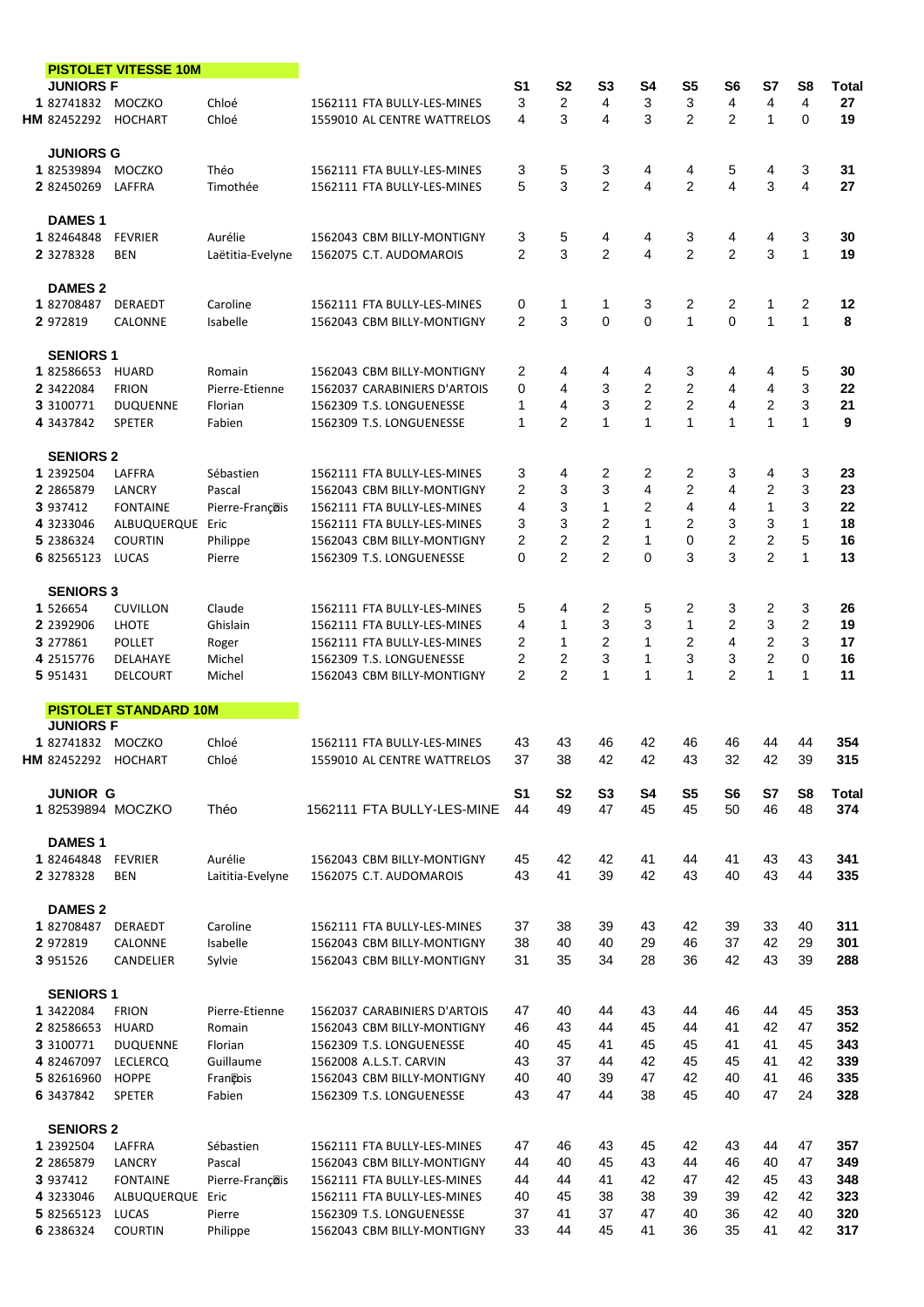| <b>SENIORS 3</b>                    |                                |                     |                             | S1             | S <sub>2</sub>          | S3             | S4                | S5                                  | S6    | S7 | S8 | <b>Total</b> |
|-------------------------------------|--------------------------------|---------------------|-----------------------------|----------------|-------------------------|----------------|-------------------|-------------------------------------|-------|----|----|--------------|
| 1 526654                            | <b>CUVILLON</b>                | Claude              | 1562111 FTA BULLY-LES-MINES | 45             | 44                      | 40             | 43                | 40                                  | 42    | 46 | 37 | 337          |
| 2 2392906                           | <b>LHOTE</b>                   | Ghislain            | 1562111 FTA BULLY-LES-MINES | 40             | 39                      | 48             | 43                | 40                                  | 39    | 42 | 40 | 331          |
| 3 2777860                           | PONTZEELE                      | Bernard             | 1562043 CBM BILLY-MONTIGNY  | 38             | 40                      | 41             | 34                | 42                                  | 38    | 38 | 42 | 313          |
| 4 951431                            | <b>DELCOURT</b>                | Michel              | 1562043 CBM BILLY-MONTIGNY  | 43             | 36                      | 36             | 39                | 43                                  | 32    | 39 | 42 | 310          |
| 5 2515776                           | DELAHAYE                       | Michel              | 1562309 T.S. LONGUENESSE    | 32             | 43                      | 37             | 36                | 37                                  | 39    | 37 | 44 | 305          |
| 6 277861                            | <b>POLLET</b>                  | Roger               | 1562111 FTA BULLY-LES-MINES | 27             | 43                      | 38             | 37                | 34                                  | 37    | 39 | 36 | 291          |
| 7 3260111                           | <b>WORME</b>                   | Pascal              | 1562309 T.S. LONGUENESSE    | 27             | 40                      | 31             | 27                | 19                                  | 20    | 29 | 33 | 226          |
|                                     |                                |                     |                             |                |                         |                |                   |                                     |       |    |    |              |
| <b>CARABINE 10M</b>                 |                                |                     |                             |                |                         |                |                   |                                     |       |    |    |              |
| <b>CADETSF</b>                      |                                |                     |                             | S <sub>1</sub> | S <sub>2</sub>          | S <sub>3</sub> | S4                | S <sub>5</sub>                      | S6    |    |    | Total        |
| 1 82790483                          | <b>MAINVIS</b>                 | Océane              | 1562013 LA PATRIOTE GUINES  | 97,1           | 102,6                   | 99,7           | 99,0              | 101,4                               | 96,0  |    |    | 595,8        |
| 2 82659448                          | QUINDROIT                      | Léa                 | 1562308 S.T. BAPAUME        | 98,1           | 99,9                    | 96,6           | 98,6              | 101,3                               | 99,2  |    |    | 593,7        |
| 3 82645552                          | <b>MINCHE</b>                  | Estelle             | 1562043 CBM BILLY-MONTIGNY  | 92,5           | 95,1                    | 89,9           | 99,4              | 100                                 | 95,7  |    |    | 572,6        |
| 4 82755030                          | <b>BERQUEZ</b>                 | Lou                 | 1562215 T.C. COTE D'OPALE   | 90,5           | 92,1                    | 93,4           | 92,4              | 90,7                                | 94,8  |    |    | 553,9        |
| 5 82675709                          | <b>DELCLOQUE</b>               | Anaïs               | 1562018 T.S. BOULONNAIS     | 91,6           | 94,9                    | 94,1           | 86,5              | 91,8                                | 94,5  |    |    | 553,4        |
| <b>CADETS G</b>                     |                                |                     |                             |                |                         |                |                   |                                     |       |    |    |              |
| 1 82550492 RICHIR                   |                                | Clément             | 1562111 FTA BULLY-LES-MINES | 99,1           | 98,5                    | 101,0          | 99,2              | 98,8                                | 100,0 |    |    | 596,6        |
| 2 82753193                          | <b>HUBERT</b>                  | Yanis               | 1562111 FTA BULLY-LES-MINES | 95,9           | 92,5                    | 95,1           | 91,5              | 96,4                                | 95,6  |    |    | 567,0        |
| 3 82699747 LECLERCO                 |                                | Nael                | 1562008 A.L.S.T. CARVIN     | 82,5           | 75,8                    | 65,0           | 58,4              | 69,5                                | 67,7  |    |    | 418,9        |
|                                     |                                |                     |                             |                |                         |                |                   |                                     |       |    |    |              |
| <b>JUNIORS F</b><br>1 82518897 KAUS |                                | Olivia              | 1562021 A.L. D'ARQUES       | 97,7           |                         | 100,8 101,6    | 98,1              | 100.5 101.1                         |       |    |    | 599,8        |
| 2 82635774                          | PEIGNAUX                       | Sarah               | 1562309 T.S. LONGUENESSE    | 95,3           | 93,1                    | 96,0           | 97,9              | 93,1                                | 97,3  |    |    | 572,7        |
|                                     |                                |                     |                             |                |                         |                |                   |                                     |       |    |    |              |
| <b>JUNIORS G</b>                    |                                |                     |                             |                |                         |                |                   |                                     |       |    |    |              |
| 1 82537733                          | DEMOL                          | Hugo                | 1562309 T.S. LONGUENESSE    |                |                         |                |                   | 102,8 102,7 101,0 100,9 102,1       | 101,0 |    |    | 610,5        |
| 2 82525548                          | PERARD                         | Kylian              | 1562021 A.L. D'ARQUES       | 101,9          | 98,9                    | 99,6           |                   | 100.5 103.5 101.9                   |       |    |    | 606,3        |
| 3 82508797                          | CARTON                         | Gérard              | 1562309 T.S. LONGUENESSE    |                | 102,3 102,7 101,6 100,7 |                |                   | 96,6                                | 95,9  |    |    | 599,8        |
| 4 82514845                          | <b>FLORET</b>                  | Théo                | 1562111 FTA BULLY-LES-MINES | 98,8           | 95,5                    | 94,7           | 99,9              | 97,9                                | 96,6  |    |    | 583,4        |
| 5 82452291 HOCHART                  |                                | Pierre              | 1562093 OLYMPIQUE HESDIN    | 93,4           | 94,3                    | 94,7           | 93,5              | 94,4                                | 93,5  |    |    | 563,8        |
| <b>DAMES1</b>                       |                                |                     |                             |                |                         |                |                   |                                     |       |    |    |              |
| 1 3437808                           | <b>DIDIER</b>                  | Gaëlle              | 1562111 FTA BULLY-LES-MINES | 100,8          | 99,0                    |                | 100,4 100,1       | 99.0                                | 100,0 |    |    | 599,3        |
| 2 82491507                          | <b>BREGNARD</b>                | Elise               | 1562021 A.L. D'ARQUES       | 99,5           | 97,1                    |                | 100,5 101,2 101,6 |                                     | 97,6  |    |    | 597,5        |
| 3 82596066                          | LEFEBVRE                       | Morgane             | 1562111 FTA BULLY-LES-MINES | 101,2          | 98,9                    | 99,8           | 98,6              | 99,3                                | 98,9  |    |    | 596,7        |
| 4 2972506                           | <b>GAUTIER</b>                 | Laura               | 1562021 A.L. D'ARQUES       | 98,5           | 96,7                    | 98,7           | 100,2             | 99,4                                | 99,8  |    |    | 593,3        |
| 5 3371507                           | <b>NEYRINCK</b>                | Sabrina             | 1562111 FTA BULLY-LES-MINES | 95,4           | 100.9                   | 97,5           | 99,3              | 96,0                                | 97,5  |    |    | 586,6        |
| 6 82746554                          | PERARD                         | Mickaëlla           | 1562021 A.L. D'ARQUES       | 89,5           | 94,4                    | 98,5           | 94,3              | 88,7                                | 96,9  |    |    | 562,3        |
| 7 82679305                          | CADART                         | Marilyne            | 1562215 T.C. COTE D'OPALE   | 96,5           | 93,0                    | 96,8           | 91,5              | 90,4                                | 90,6  |    |    | 558,8        |
| 8 82601001 GOLLIOT                  |                                | Céline              | 1562021 A.L. D'ARQUES       | 90,1           | 95,2                    | 92,3           | 91,9              | 90,0                                | 94,6  |    |    | 554,1        |
| 9 82556544 LUCAS                    |                                | Hélène              | 1562309 T.S. LONGUENESSE    | 91             | 87,4                    | 91,4           | 83,0              | 84,9                                | 90,6  |    |    | 528,3        |
|                                     |                                |                     |                             |                |                         |                |                   |                                     |       |    |    |              |
| <b>DAMES 2</b><br>1 3317906         | <b>HERMANT CHAU Emmanuelle</b> |                     | 1562111 FTA BULLY-LES-MINES | 94,7           | 97,8                    | 97,9           | 99,6              | 96,9                                | 96,4  |    |    | 583,3        |
| 2 82641566                          | <b>JOLIET</b>                  | Sabine              | 1562111 FTA BULLY-LES-MINES | 77,4           | 90,0                    | 77,3           | 88,1              | 83,7                                | 84    |    |    | 500,3        |
|                                     |                                |                     |                             |                |                         |                |                   |                                     |       |    |    |              |
| <b>DAMES 3</b>                      |                                |                     |                             | S <sub>1</sub> | S <sub>2</sub>          | S3             | S4                |                                     |       |    |    | Total        |
| 1 2913008<br>2 82467680             | <b>BOISSON</b>                 | Catherine<br>Claire | 1562111 FTA BULLY-LES-MINES | 94,1<br>61,1   | 94,1<br>52,1            | 92,5<br>48,0   | 90,6<br>70,1      |                                     |       |    |    | 371,3        |
|                                     | DUVAL                          |                     | 1562008 A.L.S.T. CARVIN     |                |                         |                |                   |                                     |       |    |    | 231,3        |
| <b>SENIORS 1</b>                    |                                |                     |                             | S <sub>1</sub> | S <sub>2</sub>          | S <sub>3</sub> | S4                | S5                                  | S6    |    |    | <b>Total</b> |
| 1 2903283                           | <b>BILLAUD</b>                 | Cédric              | 1562021 A.L. D'ARQUES       |                |                         |                |                   | 102,4 102,6 103,6 101,1 104,0 102,8 |       |    |    | 616,5        |
| 2 82629094                          | DERAEDT                        | Arthur              | 1562111 FTA BULLY-LES-MINES | 99,7           |                         |                |                   | 102,8 104,3 102,2 101,0 101,0       |       |    |    | 611,0        |
| 3 3438266                           | LEROY                          | Pierre              | 1562021 A.L. D'ARQUES       | 98,9           |                         |                |                   | 102,6 98,9 103,4 101,3 100,5        |       |    |    | 605,6        |
| 4 3381708                           | LANDRY                         | Vincent             | 1562010 CALAIS TIR SPORTIF  | 99,5           | 101,8                   | 99,5           |                   | 100,2 100,5 100,8                   |       |    |    | 602,3        |
| 5 3109076                           | VASSEUR                        | Benoît              | 1562021 A.L. D'ARQUES       | 98,4           | 99,7                    | 101,2 98,1     |                   | 101,5                               | 99,7  |    |    | 598,6        |
| 6 2700759                           | DAMLENCOURT                    | Christian           | 1562043 CBM BILLY-MONTIGNY  | 99             | 97,4                    | 98,7           | 101,8             | 99,3                                | 99,6  |    |    | 595,8        |
| 7 82530344                          | MAITREJEAN                     | Alexis              | 1562013 LA PATRIOTE GUINES  | 94,8           | 96,3                    | 96,6           | 100,1             | 95,1                                | 99,7  |    |    | 582,6        |
| 8 3156682                           | <b>HERNOULT</b>                | Clément             | 1562008 A.L.S.T. CARVIN     | 94             | 98,5                    | 99,3           | 100,2             | 92,4                                | 95,4  |    |    | 579,8        |
| 9 2618822                           | <b>DELRUE</b>                  | Michaël             | 1562309 T.S. LONGUENESSE    | 101,5 93,8     |                         | 92,9           | 95,6              | 97,6                                | 92,6  |    |    | 574,0        |
| 10 2903288                          | <b>VIEQUE</b>                  | Aymeric             | 1562021 A.L. D'ARQUES       | 97,2           | 94,4                    | 95,8           | 91,8              | 92,3                                | 98,0  |    |    | 569,5        |
| 11 82585201                         | <b>KUMM</b>                    | Robin               | 1562111 FTA BULLY-LES-MINES | 92,6           | 90,2                    | 90,7           | 87,6              | 84,8                                | 86,0  |    |    | 531,9        |